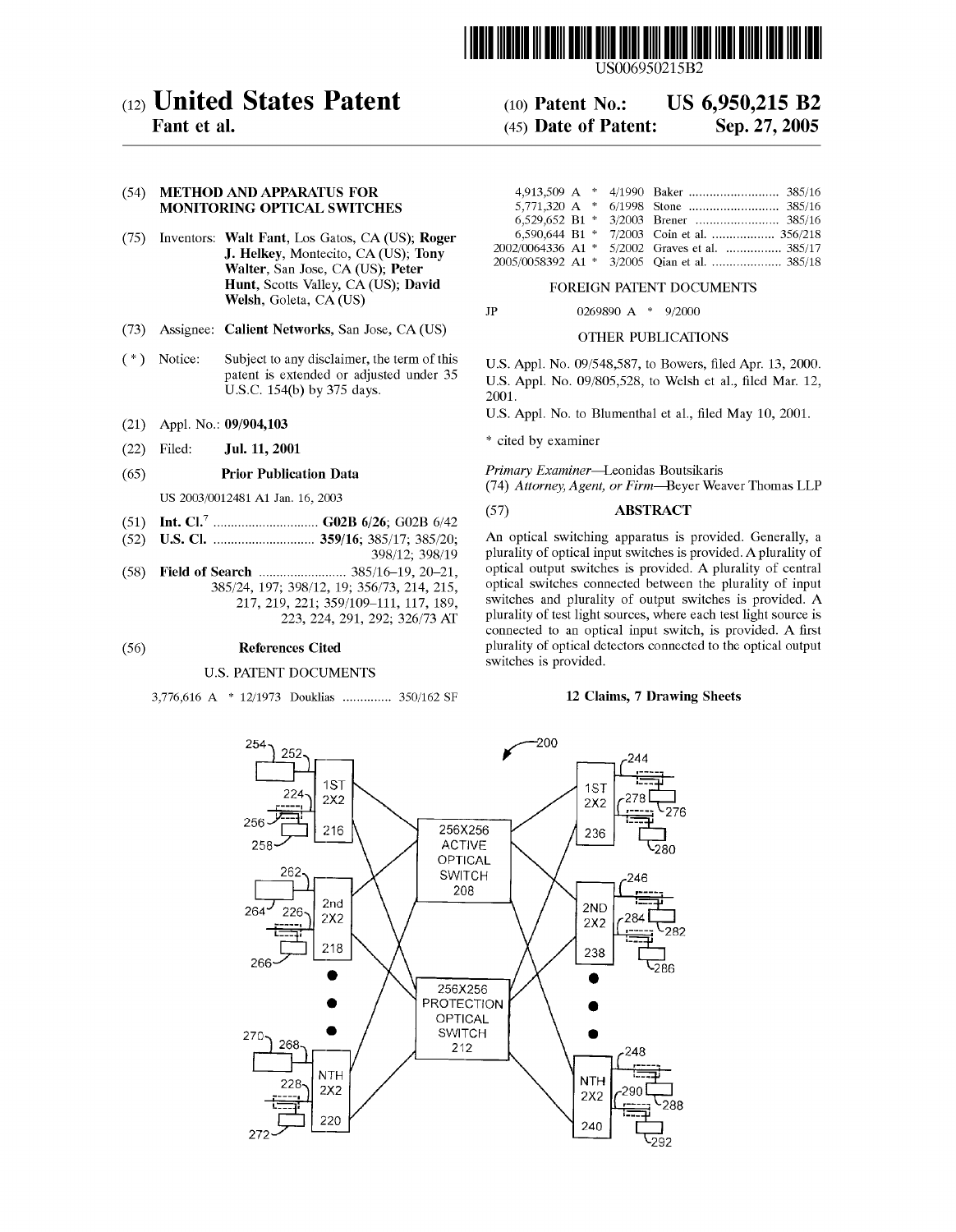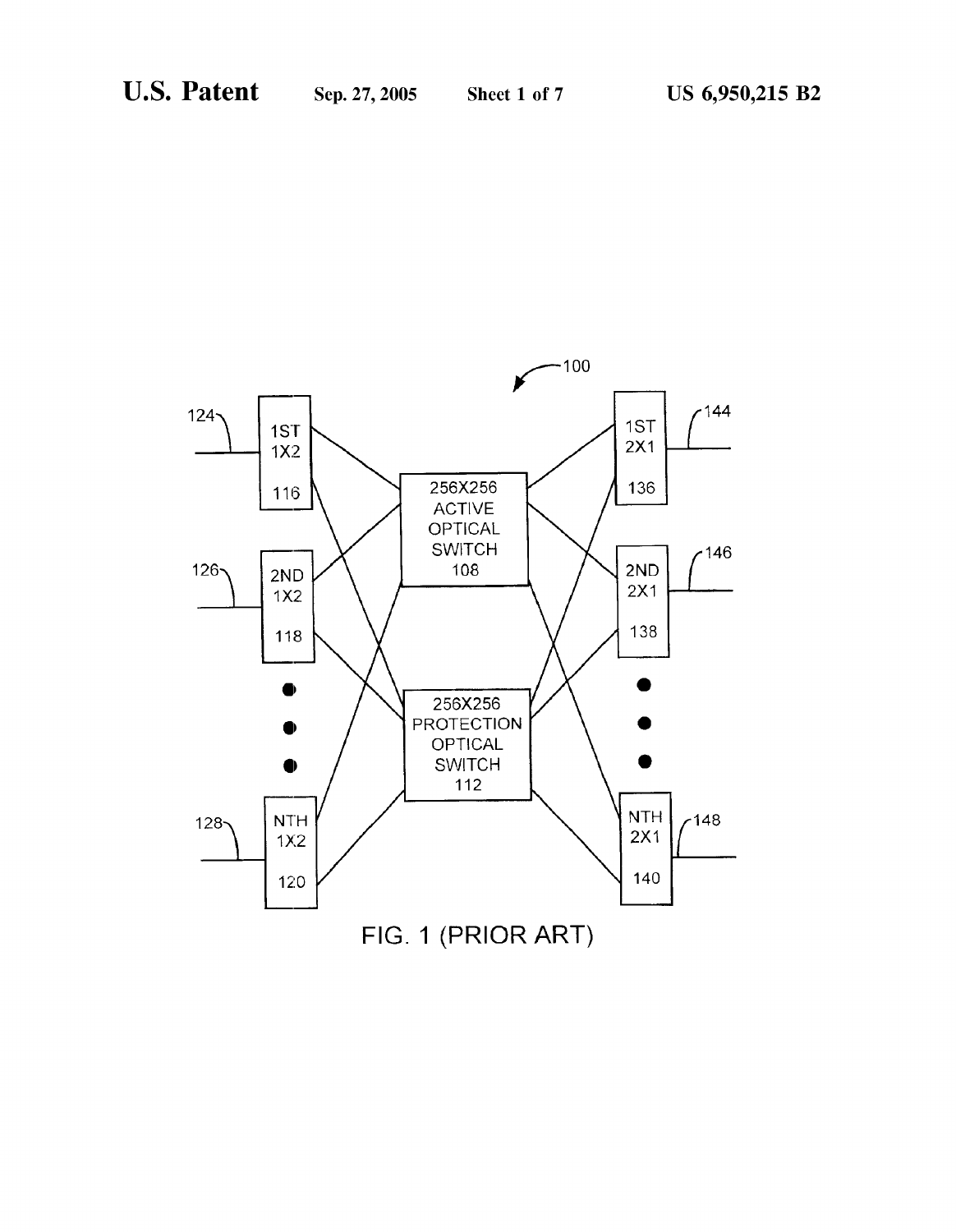

FIG. 2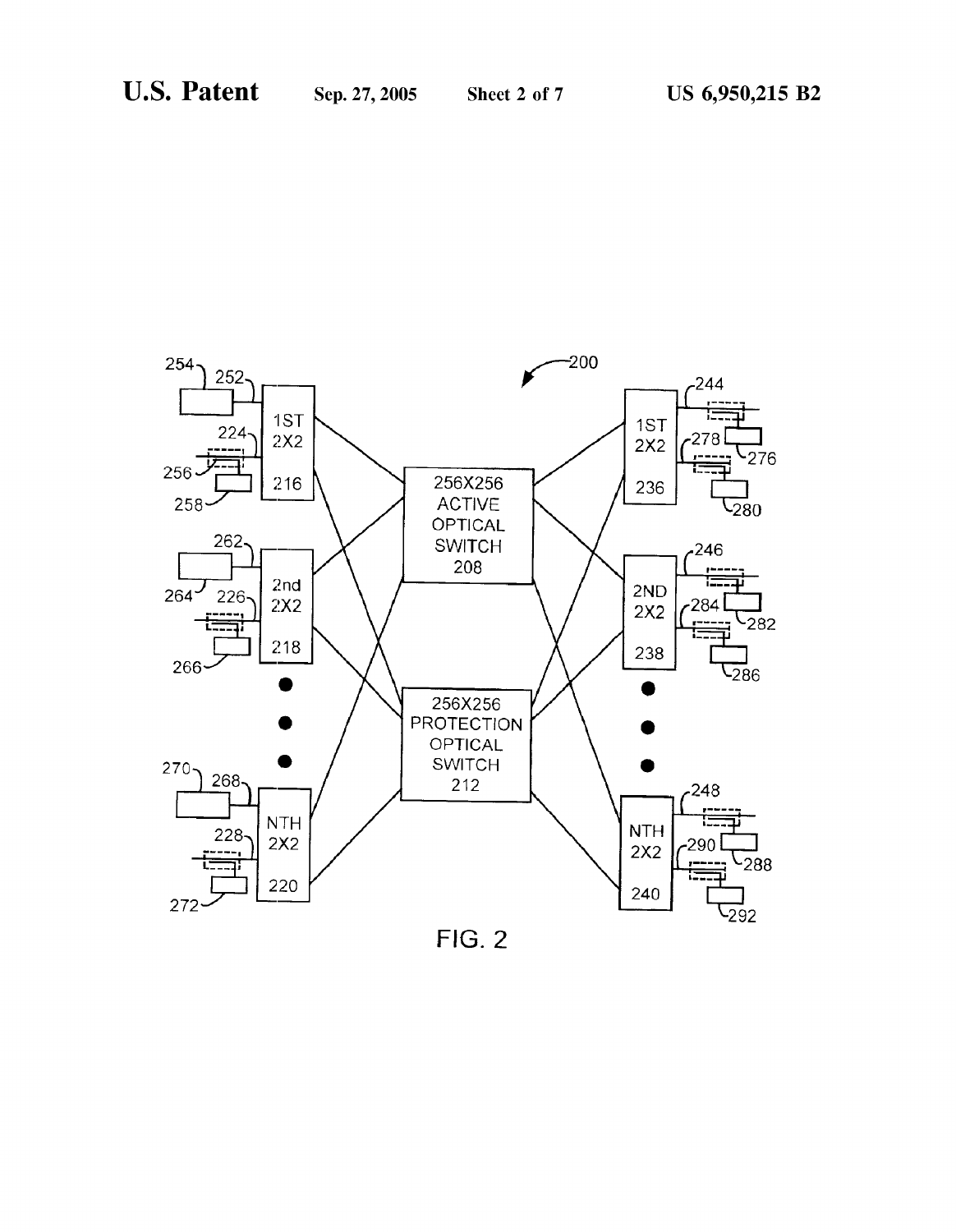

**FIG. 3**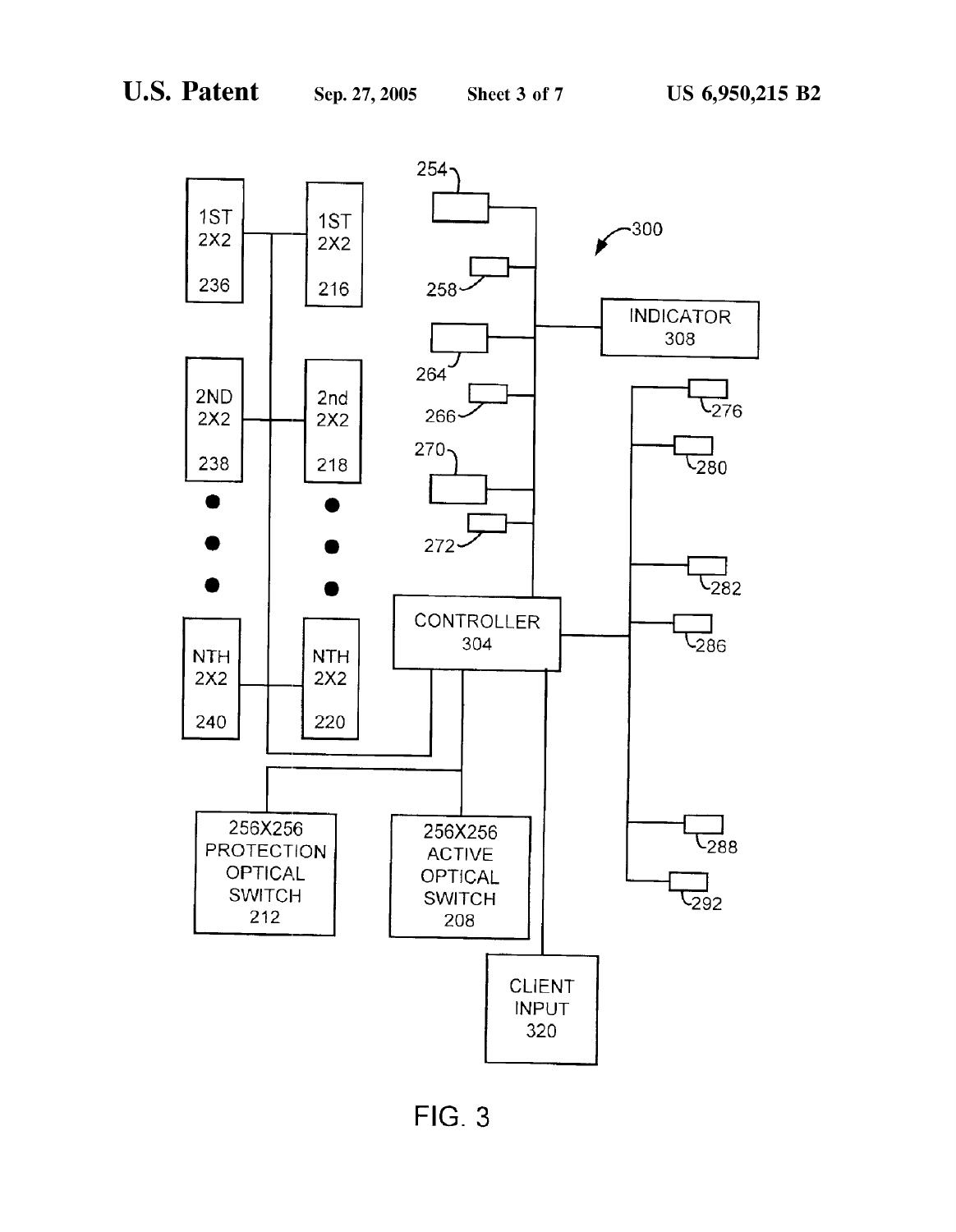

 $FIG. 4$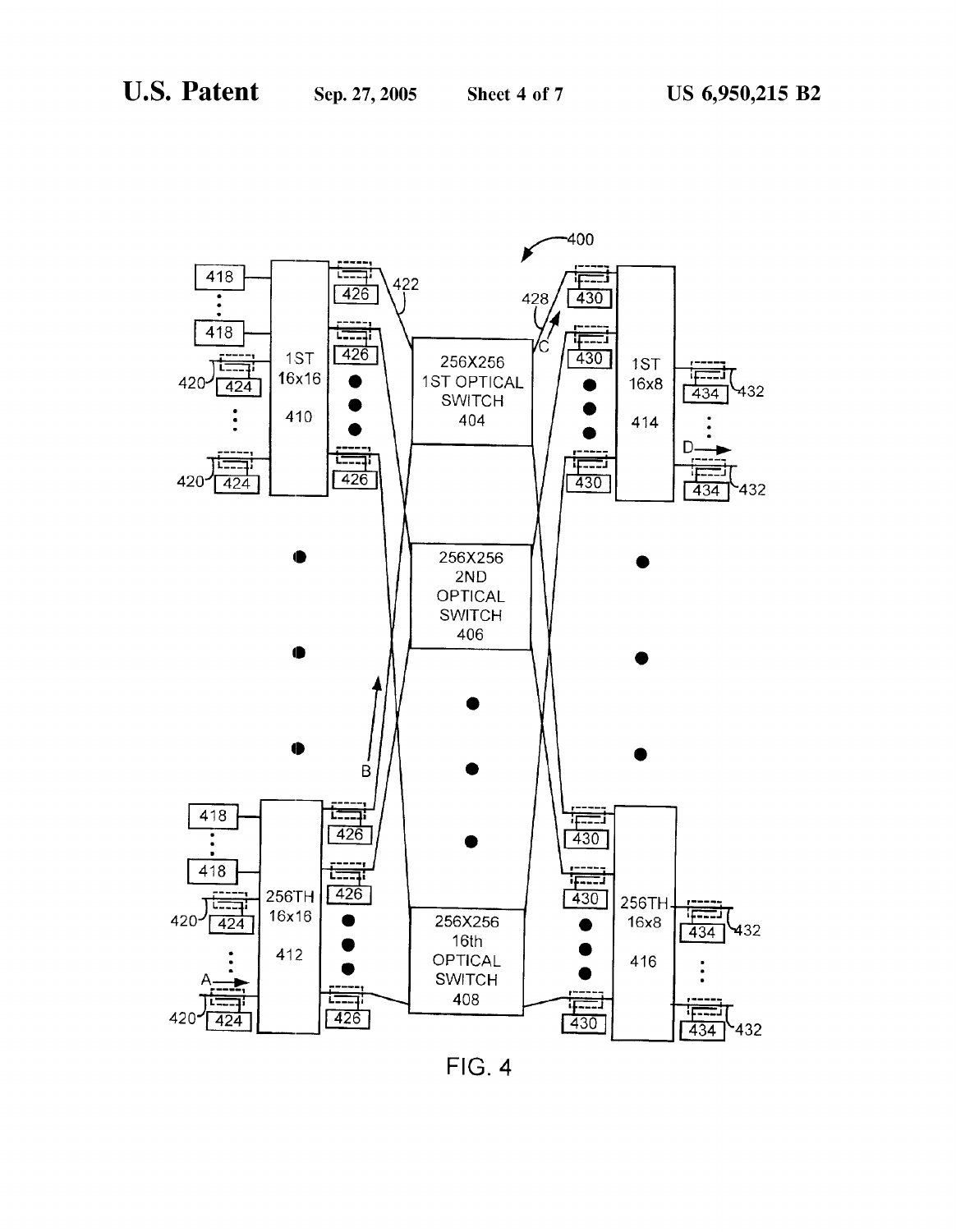

FIG. 5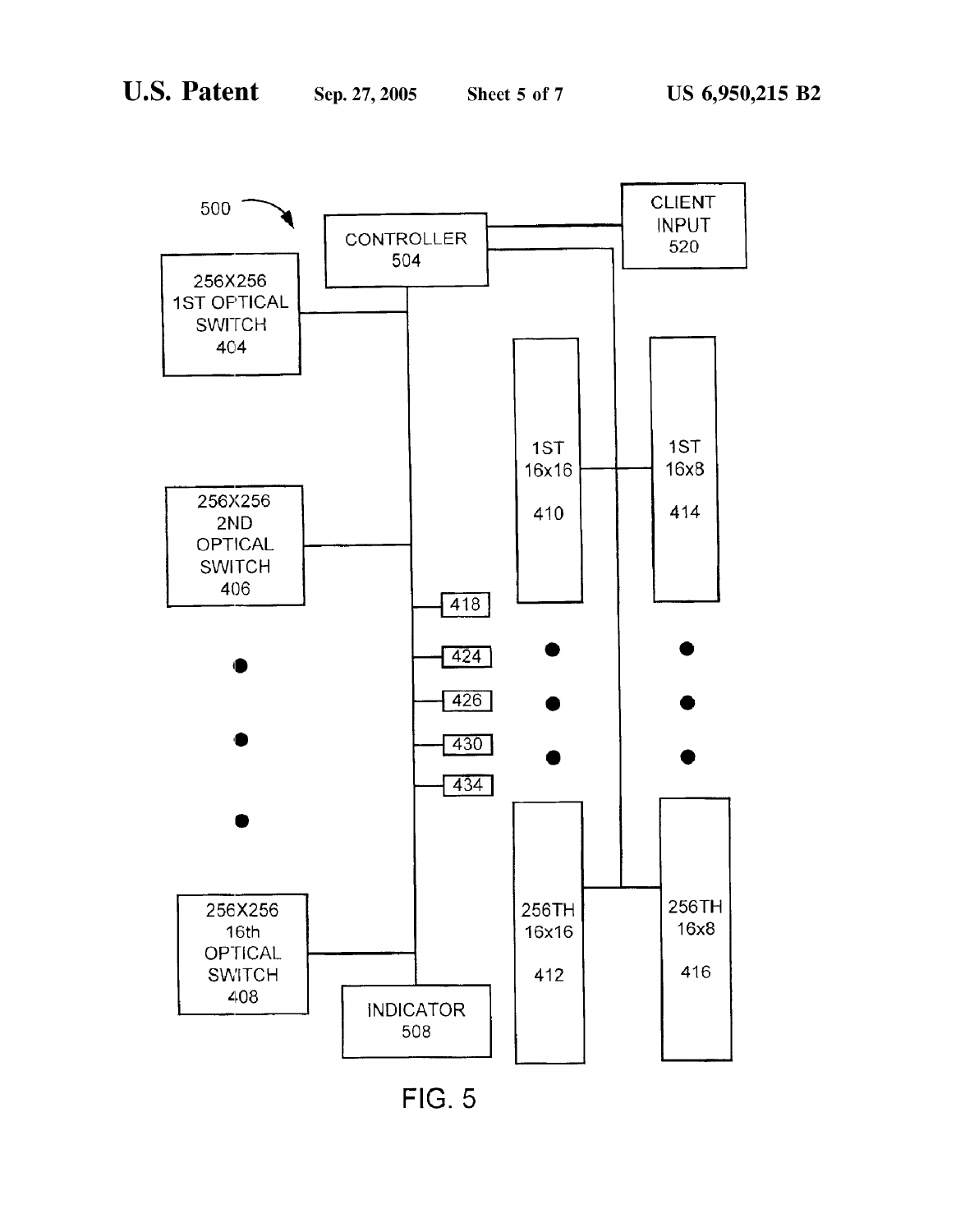

 $FIG. 6$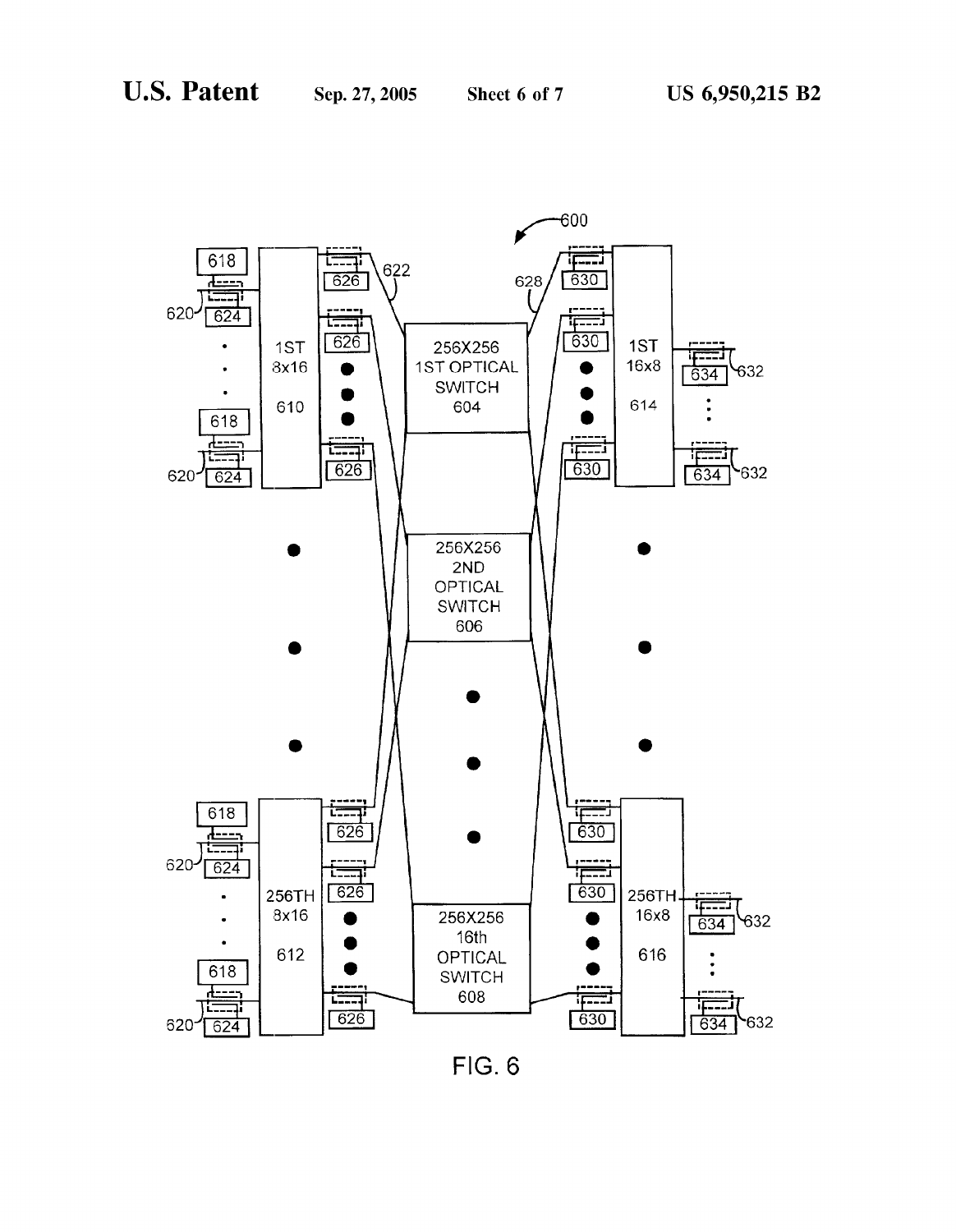

**FIG. 7**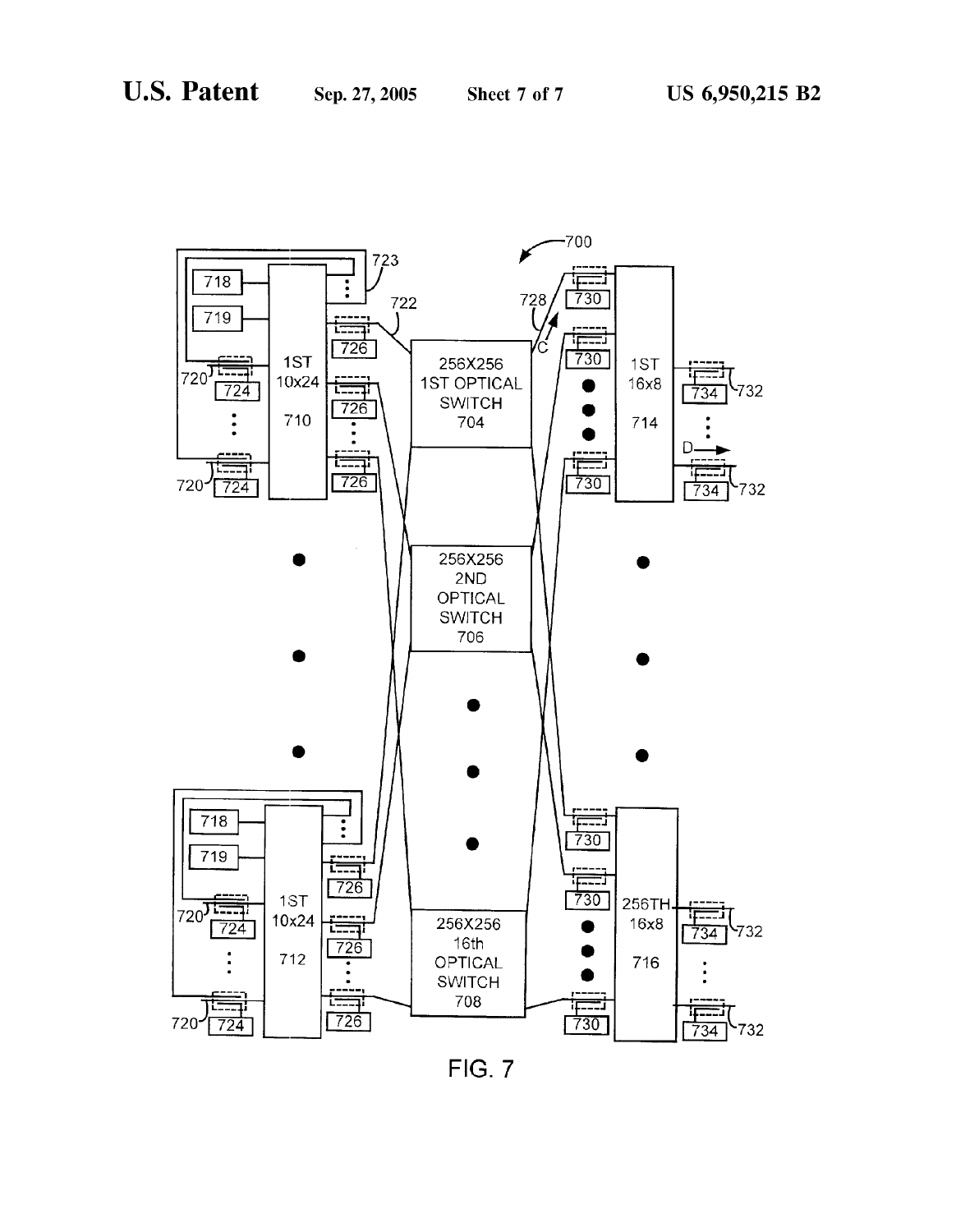25

## **METHOD AND APPARATUS FOR MONITORING OPTICAL SWITCHES**

#### RELATED APPLICATION DATA

The present application is related to U.S. patent application Ser. No. 09/548,587 for "FEEDBACK STABILIZA-TION OF A LOSS OPTIMIZED SWITCH" by John Bowers, filed on Apr. 13, 2000, the entirety of which is incorporated herein by reference for all purposes.

The present application is also related to U.S. patent application Ser. No. 09/805,528 for "AN OPTICAL SWITCH WITH INTERNAL MONITORING" by David Edward Welsh, Roger Jonathan Helkey, Adrian Keating, Daniel J. Blumenthal, and Walter Joseph Fant, filed on Mar. 15 12, 2001, the entirety of which is incorporated herein by reference for all purposes.

The present application is also related to U.S. patent application Ser. No. 09/854,265 for "PERFORMANCE MONITORING IN MULTI-STAGE SWITCHES" by Dan 20 Blumenthal, Walt Fant, Roger Jonathan Helkey, and Charles Corbalis, filed on May 10, 2001, the entirety of which is incorporated by reference for all purposes.

### FIELD OF THE INVENTION

The present invention relates generally to optical switches. More preferably the invention relates to the monitoring of optical switches.

#### BACKGROUND OF THE INVENTION

To facilitate discussion FIG. 1 is a schematic view of a single stage optical network 100 that may be used in the prior art. The optical network 100 may comprise a 256×256 active optical switch 108 and a  $256\times256$  protection optical 35 switch 112. The protection optical switch 112 acts as a backup for the active optical switch 108. A plurality of  $1\times2$ input switches 116, 118, 120 have outputs connected to the input sides of the active optical switch 108 and the protection optical switch 112. A first ingress fiber 124 provides  $_{40}$ input to the first  $1\times 2$  input switch 116. A second ingress fiber 126 provides input to the second input switch 118. An nth ingress fiber 128 provides input to the nth input switch 120. A plurality of  $2\times1$  output switches 136, 138, 140 have inputs connected to the output sides of the active optical switch  $108$  45 and the protection optical switch 112. A first egress fiber 144 receives output from the first  $2\times1$  output switch 136. A second egress fiber 146 receives output from the second output switch 138. An nth ingress fiber 148 receives output from the nth output switch 140. In this example, n may be  $50$ 256 for a 256×256 optical switch.

In operation, the active optical switch 108 is normally used to provide switching, while the protection optical switch 112 may be used as a backup, if the active optical switch 108 malfunctions. During such an operation, a first 55 signal from a user may be placed through the first ingress fiber 124 to the first input switch 116. During normal operation, the first input switch 116 directs the first signal to the active optical switch 108, which directs the signal to one of the output switches 136, 138, 140, which for example 60 may be the first output switch 136. The first output switch 136 directs the first signal to the first egress fiber 144. Similarly, a second signal may pass from the second ingress fiber 126 through the second input switch 118 to the active optical switch 108. The active optical switch 108 may, for 65 example, pass the second signal to the nth output switch 140, which passes the signal to the nth egress fiber 148. Similarly,

a third signal may pass from the third ingress fiber 128 through the third input switch 120 to the active optical switch 108. The active optical switch 108 may, for example, pass the third signal to the second output switch 138, which passes the signal to the second egress fiber 146. If a malfunction is detected in the having all of the input switches 116, 118, 120 direct input to the protection optical switch 112 and having all of the output switches 136, 138, 140 receive signals from the protection optical switch.

It is desirable to provide a system that determines whether the protection optical switch or other switches not in current use are properly working.

#### SUMMARY OF THE INVENTION

To achieve the foregoing and other objects and in accordance with the purpose of the present invention, a variety of techniques for providing an optical switching apparatus is provided. Generally, a plurality of optical input switches is provided. A plurality of optical output switches is provided. A plurality of central optical switches connected between the plurality of input switches and plurality of output switches is provided. A plurality of test light sources, where each test light source is connected to an optical input switch is provided. A first plurality of optical detectors connected to the optical output switches is provided.

In another embodiment of the invention an optical switching apparatus is provided. The switching apparatus has a plurality of optical input switches and a plurality of optical 30 output switches. A plurality of central optical switches is connected between the plurality of input switches and plurality of output switches. A plurality of test light sources is provided, where each test light source is connected to an optical input switch. A first plurality of optical detectors is connected to the optical output switches.

These and other features of the present invention will be described in more detail below in the detailed description of the invention and in conjunction with the following figures.

#### BRIEF DESCRIPTION OF THE DRAWINGS

The present invention is illustrated by way of example, and not by way of limitation, in the figures of the accompanying drawings and in which like reference numerals refer to similar elements and in which:

FIG. 1 is a schematic view of a single stage optical network that may be used in the prior art.

FIG. 2 is a schematic view of a preferred embodiment of the invention for an optical network using a single stage switch.

FIG. 3 is a schematic illustration of a computer network 300, which may be connected to the optical network.

FIG. 4 is a schematic illustration of a three stage Clos switch configuration.

FIG. 5 is a schematic illustration of a computer network, which may be connected to the optical network.

FIG. 6 is a schematic illustration of a three stage switch configuration, used in another embodiment of the invention.

FIG. 7 is a schematic illustration of a three stage Clos switch configuration, used in another embodiment of the invention.

### DETAILED DESCRIPTION OF THE PREFERRED EMBODIMENTS

The present invention will now be described in detail with reference to a few preferred embodiments thereof as illus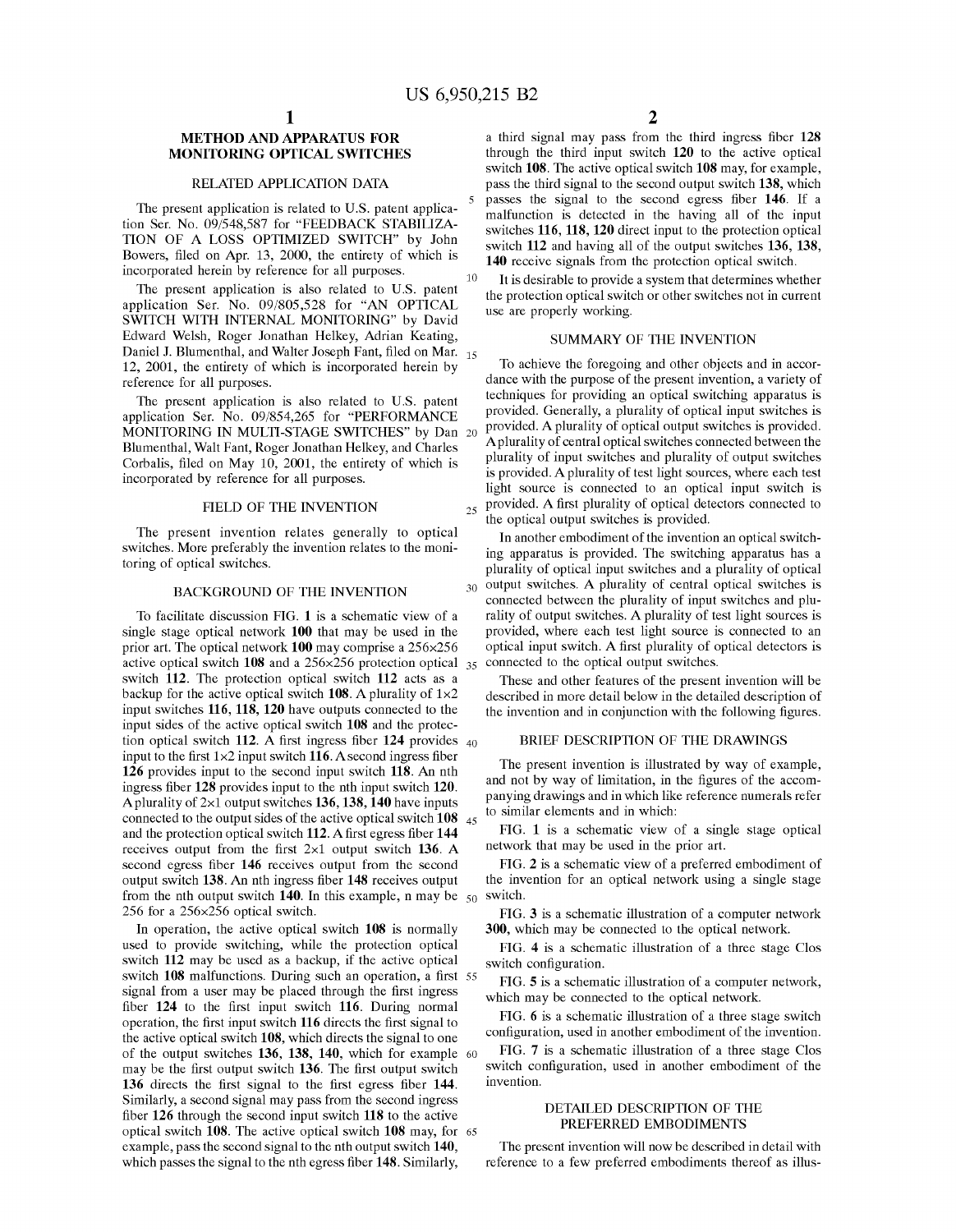trated in the accompanying drawings. In the following description, numerous specific details are set fourth in order to provide a thorough understanding of the present invention. It will be apparent, however, to one skilled in the art, that the present invention may be practiced without some or all of these specific details. In other instances, well-known process steps and/or structures have not been described in detail in order to not unnecessarily obscure the present invention.

To facilitate discussion, FIG. 2 is a schematic view of a  $_{10}$ preferred embodiment of the invention for an optical network 200 using a single state switch. The optical network 200 may comprise a  $256\times256$  active optical switch 208 and a 256×256 protection optical switch 212. The protection optical switch 212 acts as a backup for the active optical  $_{15}$ switch 208.

A plurality of  $2\times 2$  input switches 216, 218, 220 have outputs connected to the input sides of the active optical switch 208 and the protection optical switch 212. A first ingress fiber 224 provides input to the first  $2\times 2$  input switch  $_{20}$ 216. A first laser 254 provides a test signal through a first connector cable  $252$  to the first  $2\times 2$  input switch  $216$ . A first input detector 258 is connected to the first ingress fiber 224 so that some of the signal through the first ingress fiber 224 flows through a detector cable 256 to the first input detector  $_{25}$ 258. A small fraction of the optical power from the first ingress fiber 224 is coupled to the first input detector 258 using a commercial fiber coupler (detector cable 256), which is based on the principle of evanescent coupling of light through the cladding of two closely spaced optical fiber 30 cores. A second ingress fiber 226 provides input to the second input switch 218. A second laser 264 provides a test signal through a second connector cable 262 to the second  $2\times2$  input switch 218. A second input detector 266 is connected to the second ingress fiber 226 so that some of the 35 signal through the second ingress fiber 226 flows through a detector cable to the second input detector 266. An nth ingress fiber 228 provides input to the nth input switch 220. An nth laser 270 provides a test signal through an nth connector cable 268 to the nth  $2\times 2$  input switch 220. An nth 40 input detector 272 is connected to the nth ingress fiber 228 so that some of the signal through the nth ingress fiber 228 flows through a detector cable to the nth input detector 272.

A plurality of 2×2 output switches 236, 238, 240 have inputs connected to the output sides of the active optical 45 switch 208 and the protection optical switch 212. A first egress fiber 244 receives a first output from the first output switch 236. A first signal output detector 276 is connected to the first egress fiber 244 to measure light from the first egress fiber 244. A second output from the first output switch 236 50 is connected to a first output test detector cable 278, which is connected to a first output test detector 280. An optical attenuator may be connected between the first output detector cable 278 and the first output test detector 280 to provide similar optical power levels to the first signal output detector 55 276 and the first output test detector 280. A second egress fiber 246 receives output from the second output switch 238. A second signal output detector 282 is connected to the second egress fiber 246 to measure light from the second egress fiber 246. A second output from the second output 60 switch 238 is connected to a second output test detector cable 284, which is connected to a second output test detector 286. An nth ingress fiber 248 receives output from the nth output switch 240. An nth signal output detector 288 is connected to the nth egress fiber 248 to measure light from 65 the nth egress fiber 248. A second output from the nth output switch 240 is connected to an nth output test detector cable

290, which is connected to an nth output test detector 292. For a  $256\times256$  switch, in the preferred embodiment n is 256 providing for 256 input switches, 256 ingress fibers, 256 input detectors, 256 lasers, 256 output switches, 256 egress fibers, 256 signal output detectors, and 256 output test detectors.

FIG. 3 is a schematic illustration of a computer network 300, which may be connected to the optical network. A controller 304, which may comprise one or more computers, is connected to the active optical switch 208, the protection optical switch 212, the first input switch 216, the second input switch 218, up to the nth input switch 220, the first output switch 236, the second output switch 238, up to the nth output switch 240, the first laser 254, the second laser 264, up to the nth laser 270, the first input detector 258, the second input detector  $266$ , up to the nth input detector  $272$ , the first signal output detector 276, the second signal output detector 282, up to the nth signal output detector 288, the first output test detector 280, the second output test detector 286, and up to the nth output test detector 292. The controller 304 may control the active optical switch 208 and the protection switch 212, directing which input for the active and protection optical switches 208, 212 are directed to which output of the active and protection optical switches 208, 212. The controller 304 may receive client input 320, which may be defined as input information which the controller uses to direct the switching of the active optical switch and the protection optical switch. The controller 304 may be connected to an indicator 308.

In operation, the optical network 200 may be tested before the network is placed in service, such as before the optical network 200 leaves the manufacturing facilities. The controller 304 may signal the first, second, and up to the nth lasers 254, 264, 270 to generate signals as input to the first, second, and up to the nth input switches 216, 218, 220. To test the active optical switch 208, the first, second, and up to the nth input switches 216, 218, 220 are set to send output from the first, second, and up to the nth lasers 254, 264, 270 to the active optical switch 208. Output from the active optical switch 208 is directed to the first, second, and up to the nth output switches 236, 238, 240. The first, second, and up to the nth output switches 236, 238, 240 preferably direct the signals to the first, second, and up to the nth output test detectors 280, 286, 292, but may instead direct the signals to the first, second, and up to nth signal output detectors 276, 282, 288. The controller 304 measures the signals from the first, second, and up to nth laser 254, 264, 270 and compares them with the signals detected from the first, second, and up to the nth output test detectors 280, 286, 292 or the first, second, and up to nth signal output detectors 276, 282, 288 and the switching commands sent from the controller to the active optical switch to determine whether the active optical switch 208 is working properly.

To test the protection optical switch 212, the first, second, and up to the nth input switches 216, 218, 220 are set to send output from the first, second, and up to the nth lasers 254, 264, 270 to the protection optical switch 212. Output from the protection optical switch 212 is directed to the first, second, and up to the nth output switches 236, 238, 240. The first, second, and up to the nth output switches 236, 238, 240 preferably direct the signals to the first, second, and up to the nth output test detectors 280, 286, 292, but may instead direct the signals to the first, second, and up to nth signal output detectors 276, 282, 288. The controller 304 measures the signals from the first, second, and up to nth laser 254, 264, 270 and compares them with the signals detected from the first, second, and up to the nth output test detectors 280,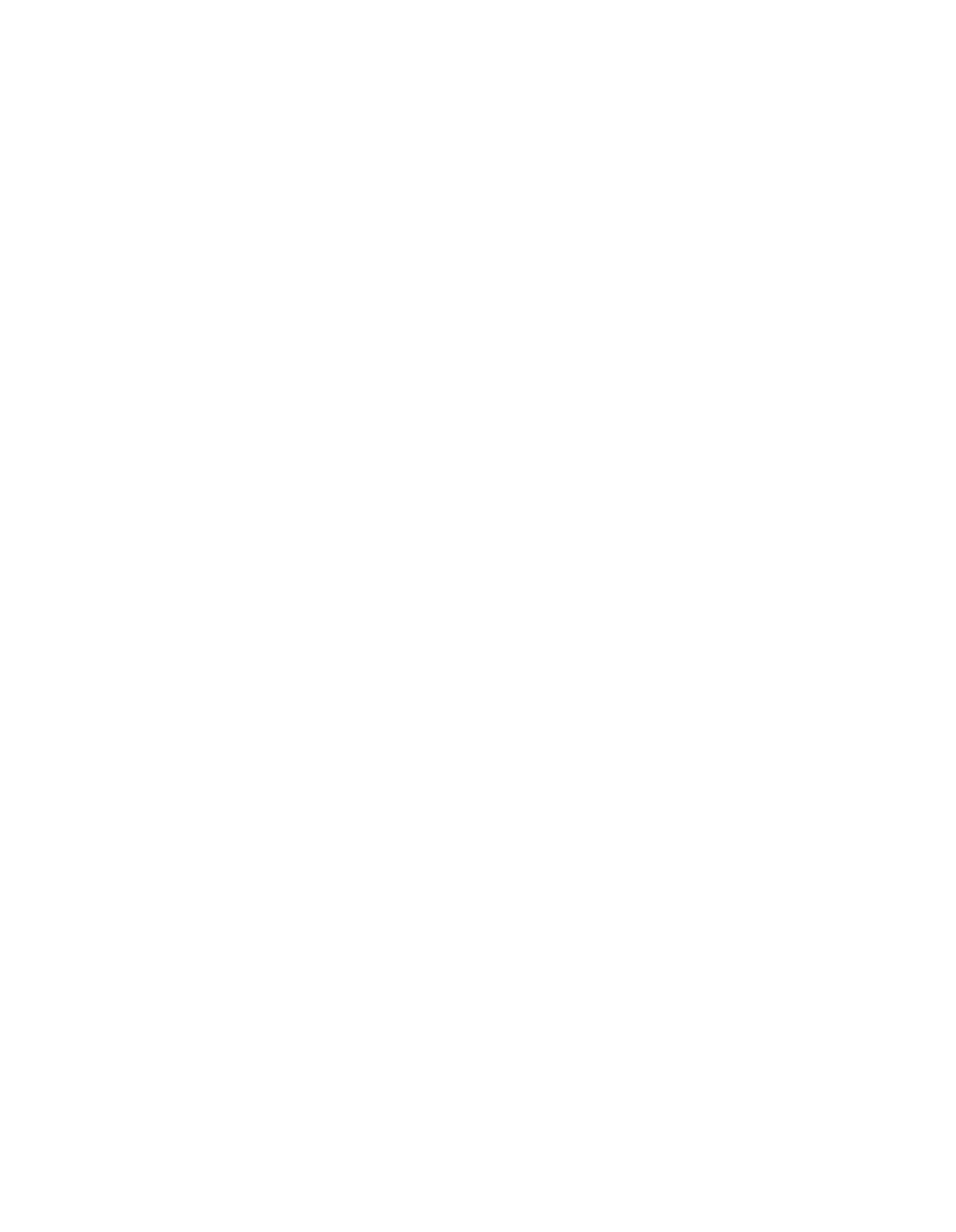$20\degree$ 

 $25$ 

 $35$ 

45

286, 292 or the first, second, and up to nth signal output detectors 276, 282, 288 and the switching commands sent from the controller to the active optical switch to determine whether the active optical switch 208 is working properly.

This testing allows a manufacturer the ability to certify the network when the network leaves the manufacturing facility. It also allows a wholesaler or installer to be able to certify the network when they receive the network and when they ship the network out or just before installation, so that a faulty network does not go through an installation proce- 10 dure and to determine whether a malfunction was caused by installation.

After installation, the system is able to test both the active optical switch 208 and the protection switch 212 when the system is not in service or when the active optical switch 208 or protection switch 212 is in service. The testing of both the active optical switch 208 and the protection optical switch 212 when the system is not in service is the same procedure for testing before the network is installed, as described above.

To test the active optical switch 208, while the active optical switch is in service, is performed when signals are being provided through the first, second, and up to the nth ingress fibers 224, 226, 228 to the first, second, and up to the nth input switches 216, 218, 220. The first, second, and up to the nth input switches 216, 218, 220 are set by the controller 304 to direct the signals from the first, second, up to the nth ingress fibers 224, 226, 228 to the active optical switch 208. The first, second, and up to the nth input  $_{30}$ detectors 258, 266, 272 measure the signals passed through the first, second and up to the nth ingress fibers 224, 226, 228, and generate a signal which is passed to the controller 304. The controller 304 may control the active optical switch so that input from various input switches is directed to the input side of various output switches. The first, second, and up to the nth output switches 236, 238, 240 direct the signals from the active optical switch 208 to the first, second, and up to the nth egress fibers 244, 246, 248. The first, second, and up to the nth signal output detectors 276, 282, 288 detect signals passing through the first, second, and up to the nth egress fibers 244, 246, 248. By measuring the signals detected by the first, second, and up to the nth input detectors 258, 266, 272 and the signals detected by the first, second, and up to the nth signal output detectors 276, 282, 288 and from the control signals to the active optical switch 208, the controller 304 is able to detect whether the active optical switch 208 is working properly.

If a malfunction is detected in the active optical switch **208**, the controller 304 sends a signal to the first, second, and  $\frac{1}{50}$ up to the nth input switches  $216$ ,  $218$ ,  $220$  to send signals from the first, second, and up to the nth ingress fibers 224, 226, 228 to the protection optical switch 212. The controller 304 also sends signals to the first, second, and up to the nth output switches 236, 238, 240 to send signals from the  $_{55}$ protection optical switch 212 to the first, second, and up to the nth egress fibers 244, 246, 248. The controller 304 may also send a signal to the indicator 308 to notify a user that the active optical switch 208 is malfunctioning

To test the protection optical switch 212, while the active 60 optical switch is in service, is performed when signals are being provided through the first, second and up to the nth ingress fibers 224, 226, 228. The first, second, and up to the nth lasers 254, 264, 270 provide signals through the connector cables to the first, second, and up to the nth input 65 switches 216, 218, 220. The first, second, and up to the nth input switches 216, 218, 220 are set by the controller 304 to

direct the signals from the connector cables 252, 262, 268 to the protection optical switch 212. The controller 304 may control the protection optical switch 212 so that input from various input switches is directed to the input side of various output switches. The first, second, and up to the nth output switches 236, 238, 240 direct the signals from the protection optical switch 212 to the first, second, and up to the nth output test detector fibers 278, 284, 290. The first, second, and up to the nth output test detectors 280, 286, 292 detect signals passing through the first, second, and up to the nth output test detector fibers 278, 284, 290. By measuring the signals detected by the first, second, and up to the nth output test detectors 280, 286, 292 and from the control signals to the first, second, and up to the nth lasers 254, 264, 270 and the protection optical switch 212, the controller 304 is able to detect whether the protection optical switch 212 is working properly.

If a malfunction is detected in the protection optical switch 212, while the active optical switch 208 is in use, the controller may signal an administrator through the indicator 308 regarding the malfunction, so that the protection optical switch 212 may be replaced. The continuous testing of the protection optical switch 212 provides a more reliable backup system. This testing allows the switches and optical paths to be tested on a millisecond by millisecond basis, so that if a particular optical path must be used there is a high degree of confidence that the optical path and related switching will work. This embodiment not only allows the monitoring of the switches but also the optical pathways over optical fibers. If an optical fiber malfunctions, such as breaks, so that light may not pass through it, this embodiment of the invention will be able to detect this.

In one embodiment the controller 304 switches active optical switch 208 and the protection optical switch 212 together in parallel. In another embodiment, the controller 304 switches the active optical switch 208 and the protection optical switch 212 separately.

FIG. 4 is a schematic illustration of a three stage, such as a CLOS switch configuration 400. In this example, 16  $404, 256 \times 256$  center stage optical switches 404, 406, 408 are used as center-stage switches. There are  $256$  16 $\times$ 16 input switches 410, 412 and 256 16×8 output switches 414, 416. For each input switch 410, 412 there are eight lasers 418 to provide input and eight ingress fibers 420 to provide input to the input switch. Input detectors 424 are provided for each ingress fiber 420 to measure the signal on each ingress fiber 420. There are 16 output fibers 422 for each input switch 410, 412 so that each output fiber 422 of an input switch provides an input to a different center stage optical switch 404, 406, 408. Center stage input detectors 426 are provided on each output fiber 422 to measure the input to each of the center stage optical switches 404, 406, 408. Each center stage optical switch 404, 406, 408 has 256 output cables 428, so that each center stage optical switch 404, 406, 408 has an output cable 428 that provides input to each of the 256 output switches 414, 416. 4096 center stage output cable detectors 430 are provided so that each center stage output cable 428 has a center stage output detector 430 to measure the signal in the center stage output cable 428. Each output switch 414, 416 has eight egress fibers 432, where each egress fiber 432 has an egress fiber detector 434 to measure the signal in the egress fiber 432. The output cables 428 are optical fibers. The term "cable" is used so that they may be distinguished from the output fibers of the input switches.

This three stage switch configuration has 2048 ingress fibers 420 for the 256 input switches 410, 412. The center stage optical switches have 4096 inputs and 4096 outputs.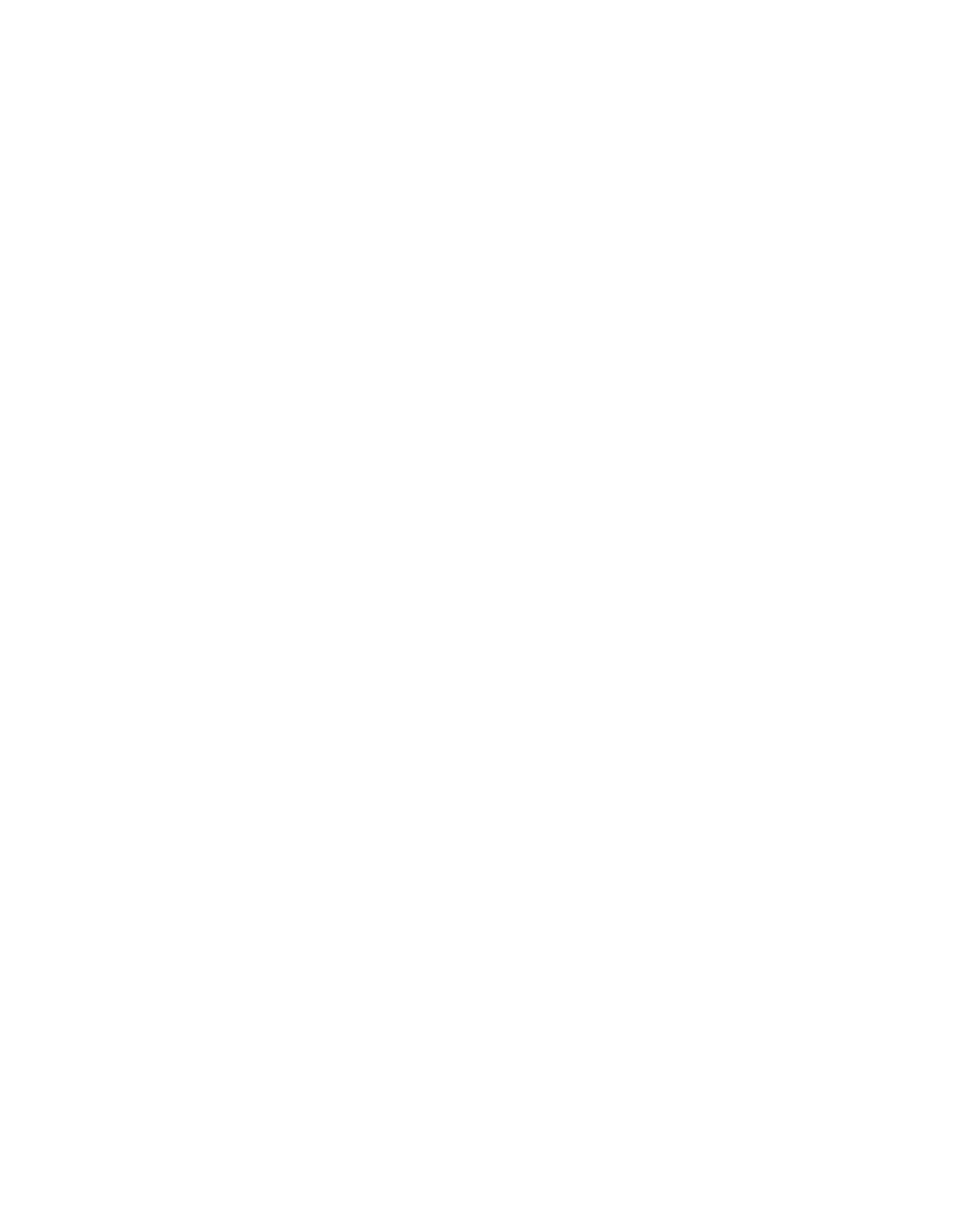Preferably there are twice as many inputs and outputs in the center stage and internal switches to provide connections through the center stage than ingress fibers to provide a  $100\%$  guarantee a connection would be available for any signal coming through on an ingress fiber. This also results in only half of the inputs in the center stage being used by signals from the ingress fibers at one time.

FIG. 5 is a schematic illustration of a computer network 500, which may be connected to the optical network 400. A controller 504, which may comprise one or more computers,  $_{10}$ is connected to the center stage optical switches 404, 406, 408, the input switches 410, 412, the output switches 414, 416, the lasers 418, the input detectors 424, the center stage input detectors 426, the center stage output detectors 430, and the egress fiber detectors 434. An indicator 508 is also  $_{15}$ connected to the controller 504. In the preferred embodiment, the controller 504 is connected to a controller of the input signals and output signals to provide instructions to the controller 504 on which signal on an ingress fiber 420 should be switched to which egress fiber 432. The controller  $_{20}$ 504 may receive client input 520, which may be defined as input information which the controller 504 may use to direct the switching of the center stage optical switches 404, 406, 408, the input switches  $410, 412,$  and the output switches 414, 416.

In operation, the lasers 418 may be used to test the center stage optical switches 404, 406, 408, the input switches 410, 412, and the output switches 414, 416 before the switch configuration 400 is placed in service. The input switches 410, 412 are switched by the controller 504 to various  $_{30}$ settings so that signals from the lasers 418 may pass through all of the output fibers 422 for all of the input switches 410, 412. The center stage input detectors 426 determine if signals from the lasers 418 are switched to all of the output fibers. If a signal is not detected through an output fiber  $422_{-35}$ of an input switch then this indicates a failure from an input switch 410, 412 connected to the output fiber 422 of the input switch or one of the lasers 418 connected to the input switch. The controller 504 may send a signal to the indicator 508, which indicates to a user which input switch 410, 412  $_{40}$ is malfunctioning, so that the user may replace the malfunctioning input switch.

Next, center stage optical switches 404, 406, 408 may be tested. The center stage optical switches 404, 406, 408 are switched to various settings by the controller  $504$  so that  $45$ signals from various output fibers 422 of the input switches are switched to various center stage output cables 428. The output cable detectors 430 are used to detect whether signals are actually being switched to the various center stage output cables 428. If a signal is not detected by an output cable  $50$ detector 430, but a corresponding center stage input detector 426 detects an input signal, then this indicates a failure of a center stage optical switch 404, 406, 408. The malfunctioning center stage optical switch 404, 406, 408 may be easily identified as the center stage optical switch connected to an 55 output fiber 422 through which an input signal is detected and a corresponding output cable 428 through which no output signal is detected. The controller 504 may send a signal to the indicator 508, which indicates to a user which center stage optical switch  $404$ ,  $406$ ,  $408$  is malfunctioning,  $60$ so that the user may replace the malfunctioning center state optical switch. By setting up various paths through the malfunctioning switch, it may be determined if an input port or output port is malfunctioning based on which other connections can be made through that switch.

Next the output switches 414, 416 may be tested. The output switches 414, 416 are switched to various settings by

65

the controller 504 so that signals from the various output cables 428 are switched to various egress fibers 432. The output cable detectors 430 and egress fiber detectors 434 are used to detect whether signals are actually being switched to the various egress fibers 432. If a signal is detected by an output cable detector, but is not detected by a corresponding egress fiber detector 434 then this indicates a failure of the output switch 414, 416. The malfunctioning output switch may be easily identified as the output switch connected between the output cable 428 through which a signal is detected and the corresponding egress fiber 432 through which no output signal is detected. The controller 504 may send a signal to the indicator 508, which indicates to a user which output switch 414, 416 is malfunctioning, so that the user may replace the malfunctioning output switch.

When placed in service, input signals are provided through the ingress fibers 420. Instructions may be provided, such as through the client input 520, to the controller 504 as to which particular ingress fiber 420 should be optically connected to which particular egress fiber 432, so that a signal from the ingress fiber 420 will be passed to the egress fiber 432. The controller 504 then switches the input switches, center stage switches, and output switches to provide the optical connection. With 2048 ingress fibers 420, preferably the controller 504 is able to control the input switches 410, 412, center stage switches 404, 406, 408, and output switches 414, 416 to be able to handle as many as 2048 input signals. The input detectors 424, center stage input detectors 426, center stage output detectors 430, and the egress fiber detectors 434 measure the signals along each optical path to determine whether the input switches, center stage switches, and output switches are properly functioning for signals entering through the ingress fibers 420.

In an example of an optical connection which creates an optical path, an ingress fiber 420 has an input signal indicated by the arrow A providing input to the 256th input switch 412. The 256th input switch 412 switches the input signal indicated by arrow A to an output fiber 422 with the signal indicated by the arrow B, which is connected to the 1st optical switch 404. The 1st optical switch 404 switches the signal to an output cable 428 connected to the 1st output switch 414 as indicated by arrow C. The output switch 414 switches the signal to the egress fiber 432 indicated by arrow D. (Remember to add these arrows to FIG. 5) As mentioned above the center stage optical switches have a total of 4096 inputs and 4096 outputs for the three-stage switch network of FIG. 4 with a maximum of 2048 input signals. Preferably there are twice as many inputs and outputs in the center stage to provide connections through the center stage than ingress fibers to provide a 100% guarantee a connection would be available for any signal coming through on an ingress fiber. This also results in only half of the inputs in the center stage being used by signals from the ingress fibers 420 at one time, which means only half of the possible connections provided by the switch configuration 400 may be used and tested by input signals at one time. Therefore, the lasers 418 are used to test the remaining optical paths over output fibers 422 and output cables 428 which are not in use. The controller 504 controls the input switches, center stage switches, and output switches so that signals from the lasers 418 pass over the output fibers 422 and output cables 428, which are not in use. The center stage input detectors 426 and center stage output detectors 428 measure the signals over the output fibers 422 and output cables 428 to determine whether the input switches, center stage switches, and output switches are properly functioning for signals from the lasers 418.

If an input switch 410, 412, center stage switch 404, 406, 408, or output switch 414, 416 is found to be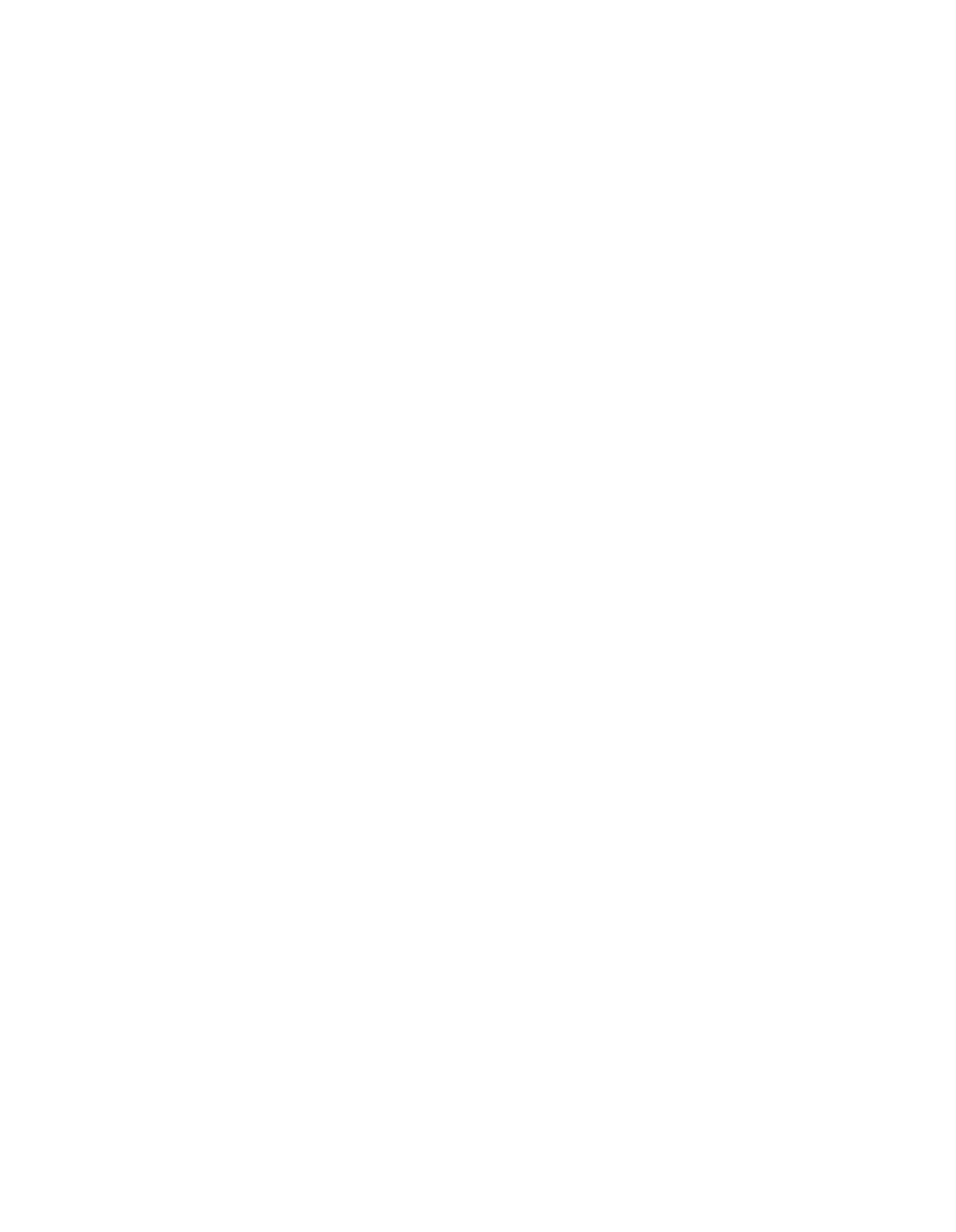malfunctioning, the controller 504 may send a signal to the indicator to indicate to a user which switch is malfunctioning. More preferably, if possible, the controller 504 may also reroute signals, which pass through the ingress fibers 420 to avoid the malfunctioning switch. Since there are twice as many possible connections as ingress fibers 420, this may be done to some degree, which allows the switch configuration 400 to function in some capacity, until a user is able to replace the malfunctioning switch.

In another embodiment, the controller may avoid using  $_{10}$ one of the center stage switches 404, 406, 408 to save the switch as a backup center stage switch. The lasers 418 may be used to test this backup center stage for redundant connection paths corresponding to the connection paths of each of the other active center-stage switches. If a malfunc-  $_{15}$ tion is detected for a center stage switch, the controller switches all of the optical paths from the malfunctioning center stage switch to the backup center stage switch.

FIG. 6 is a schematic illustration of a three stage switch configuration 600, used in another embodiment of the inven-  $_{20}$ tion. In this example, 16 256×256 center stage optical switches 604, 606, 608 are used as center-stage switches. There are 256  $8\times16$  input switches 610, 612 and 256 16 $\times8$ output switches 614, 616. For each input switch 610, 612 there are eight ingress fibers 620 to provide input to the input  $_{25}$ switch. Each ingress fiber 620 is coupled to a test laser 618, so that each ingress fiber 620 may receive light input from an input signal or from a test laser 618. Input detectors 624 are provided for each ingress fiber 620 to measure the signal on each ingress fiber 620. There are 16 output fibers 622 for  $_{30}$ each input switch 610, 612 so that each output fiber 622 of an input switch provides an input to a different center stage optical switch 604, 606, 608. Center stage input detectors 626 are provided on each output fiber 622 to measure the input to each of the center stage optical switches  $604, 606, 35$ 608. Each center stage optical switch 604, 606, 608 has 256 output cables 628, so that each center stage optical switch 604, 606, 608 has an output cable 628 that provides input to each of the 256 output switches 614, 616. Center stage output cable detectors 630 are provided so that each center  $_{40}$ stage output cable 628 has a center stage output detector 630 to measure the signal in the center stage output cable 628. Each output switch 614, 616 has eight egress fibers 632, where each egress fiber 632 has an egress fiber detector 634 to measure the signal in the egress fiber 632. The output  $_{45}$ cables 628 are optical fibers. The term "cable" is used so that they may be distinguished from the output fibers of the input switches.

As illustrated in the previous embodiment, a controller, which may comprise one or more computers, may be  $50$ connected to the center stage optical switches 604, 606, 608, the input switches  $610$ ,  $612$ , the output switches  $614$ ,  $616$ , the lasers 618, the input detectors 624, the center stage input detectors 626, the center stage output detectors 630, and the egress fiber detectors  $634$ . An indicator is also connected to  $55$ the controller. In the preferred embodiment, the controller is connected to a client input to provide information to the controller on which signal on an ingress fiber should be switched to which egress fiber.

In operation, the lasers 618 may be used to test the center 60 stage optical switches 604, 606, 608, the input switches 610, 612, and the output switches 614, 616 before the switch configuration 600 is placed in service. The testing in this embodiment is similar to the testing in the previous embodiment, with the main difference being that instead of 65 applying the test signals from the lasers through a connecting fiber between the lasers and the input switches, the test

signals from the lasers 618 are applied to through the ingress fibers 620. This is because the lasers 618 are coupled to the input optical switches 610, 612 through the ingress fibers 620 in this embodiment. This allows the testing of the ingress fibers 620.

While in service testing of the center stage optical switches 604, 606, 608, the input switches 610, 612, and the output switches 614, 616 is performed less frequently than in the previous embodiment. This is because lasers 618 share common ingress fibers 620 with the input signal. While input is being provided by an input signal over an ingress fiber 620, the laser 618 connected to the same ingress fiber 620 is not used for testing, to avoid interference with the input signal. However the optical path of the input signal may be measured by the input detectors 624, the center stage input detectors 626, the center stage output detectors 630, and the egress fiber detectors 634 to determine whether the switches work over the optical path traversed by the input signal. When an ingress fiber 620 is not receiving an input signal, a laser 618 coupled to the ingress fiber 620 may provide a test light signal over the ingress fiber 620. The test light signal may be used to test various optical paths, where the input detectors  $624$ , the center stage input detectors  $626$ , the center stage output detectors 630, and the egress fiber detectors 634 are used to determine whether the switches work over the optical path traversed by the test light signal.

This embodiment allows for fewer inputs into the input switches. This allows the use of smaller input switches. This embodiment does not provide testing of switches over optical paths as frequently as the previous embodiment.

FIG. 7 is a schematic illustration of a three stage Clos switch configuration 700, used in another embodiment of the invention. In this example, 16 256×256 center stage optical switches 704, 706, 708 are used as center-stage switches. There are 256  $10\times24$  input switches 710, 712 and 256  $16\times8$ output switches 714, 716. For each input switch 710, 712 there are eight ingress fibers 720 to provide input to the input switch. In this embodiment, a first test light source 718 and a second test light source 719 are connected to the input side of each input switch 710, 712. Input detectors 724 are provided for each ingress fiber 720 to measure the signal on each ingress fiber 720. There are a total of 24 outputs for each input switch 710, 712. There are 16 output fibers 722 for each input switch 710, 712 so that each output fiber 722 of an input switch provides an input to a different center stage optical switch 704, 706, 708 and 8 return fibers 723, which are connected to the output side of an input switch 710, 712 and optically coupled to an ingress fiber 720, so that each ingress fiber 720 is optically coupled to a return fiber 723. Center stage input detectors 726 are provided on each output fiber 722 to measure the input to each of the center stage optical switches 704, 706, 708. Each center stage optical switch 704, 706, 708 has 256 output cables 728, so that each center stage optical switch 704, 706, 708 has an output cable 728 that provides input to each of the 256 output switches 714, 716. Center stage output cable detectors 730 are provided so that each center stage output cable 728 has a center stage output detector 730 to measure the signal in the center stage output cable 728. Each output switch 714, 716 has eight egress fibers 732, where each egress fiber 732 has an egress fiber detector 734 to measure the signal in the egress fiber 732. The output cables 728 are optical fibers. The term "cable" is used so that they may be distinguished from the output fibers of the input switches.

As illustrated in previous embodiments, a controller, which may comprise one or more computers, may be connected to the center stage optical switches 704, 706, 708,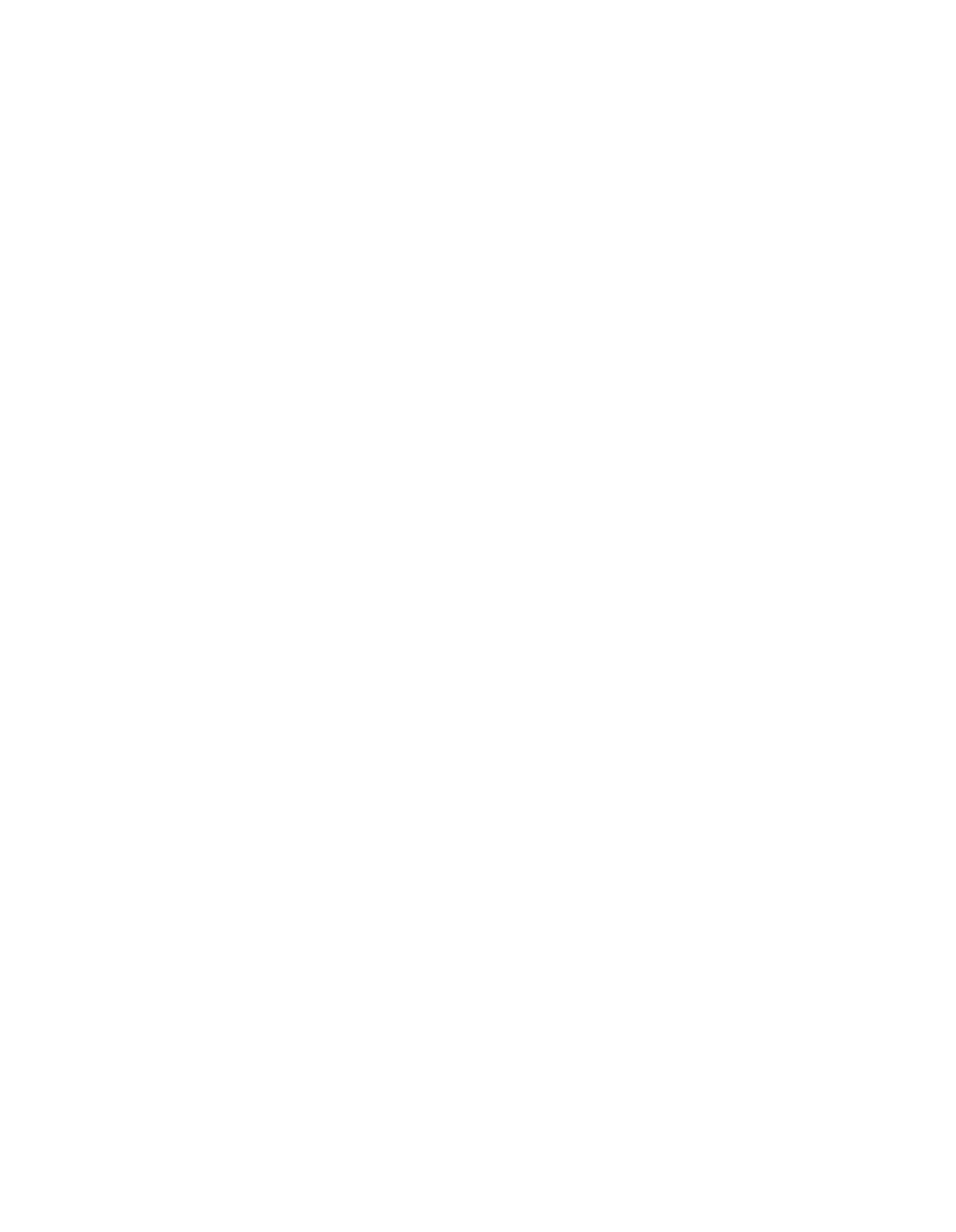the input switches 710, 712, the output switches 714, 716, first test light sources 718, the second test light sources 719, the input detectors 724, the center stage input detectors 726, the center stage output detectors  $730$ , and the egress fiber detectors 734. An indicator is also connected to the controller. In the preferred embodiment, the controller is connected to a client input to provide information to the controller which ingress fiber should be switched to which egress fiber.

In operation, the first test light sources 718 and the second test light sources 719 may be used to test the center stage  $10$ optical switches 704, 706, 708, the input switches 710, 712, and the output switches 714, 716 before the switch configuration 700 is placed in service. The testing in this embodiment is similar to the testing in the previous embodiments, with the main difference being that instead of having eight 15 lasers per input optical switch, there are only two lasers per input optical switch, which means it may take longer to test the switches. In addition, the return fibers 723 may be used to direct output from an input switch generated from the first or second test light sources 718, 719 to an ingress fiber 720,  $_{20}$ to test an optical path through the ingress fiber 720.

While in service testing of the center stage optical switches 704, 706, 708, the input switches 710, 712, and the output switches 714, 716 may be performed less frequently than at least one of the previous embodiments. This is 25 because there are only two test light sources per input switch. This embodiment allows a test light signal to be generated by the first test light source 718 or the second test light source 719 and to be directed by the optical input switch 710, 712 to an output fiber 722, to test an optical path  $30^{\circ}$ that is traversed by the test light signal and that is not in use by an input signal. Optical paths of the input signals may also be measured by the input detectors 724, the center stage input detectors 726, the center stage output detectors 730, and the egress fiber detectors 734 to determine whether the 35 switches work over the optical path traversed by the input signal. When an ingress fiber 720 is not receiving an input signal, the return fibers 723 may be used to provide a test light signal over the ingress fiber 720, where the test light signal is generated by the first test light source 718 or the  $40$ second test light source 719. The test light signal may be used to test various optical paths, where the input detectors 724, the center stage input detectors 726, the center stage output detectors 730, and the egress fiber detectors 734 are used to determine whether the switches work over the  $45$ optical path traversed by the test light signal.

This embodiment allows for a reduction in the number of test light sources, such as lasers. It also provides the testing of an optical path that actually tests a path through the ingress fibers. This embodiment may not provide testing of  $_{50}$ switches over optical paths as frequently as one of the previous embodiments.

This embodiment of the invention allows the testing and monitoring of switches while in use and while not in use, and indicates if a switch is malfunctioning and allows the  $55$ replacement of such a switch while the switch configuration continues to function.

Although in the embodiments described above the lasers are used as test light sources, other test light sources such as diodes may be used, as long as such test light sources  $60$ provide sufficient light to be measured by the detectors. In addition, the test light sources may be a different wavelength than the anticipated input fiber light source so that the test light source does not interfere with the input fiber light source.

While this invention has been described in terms of several preferred embodiments, there are alterations,

modifications, permutations, and substitute equivalents, which fall within the scope of this invention. It should also be noted that there are many alternative ways of implementing the methods and apparatuses of the present invention. It is therefore intended that the following appended claims be interpreted as including all such alterations, permutations, and equivalents as fall within the true spirit and scope of the present invention.

What is claimed is:

- 1. An optical switching apparatus, comprising:
- a plurality of optical input switches;
- a plurality of optical output switches;
- a plurality of central optical switches connected between the plurality of input switches and plurality of output switches;
- a plurality of test light sources, where each test light source is connected to an optical input switch;
- a first plurality of optical detectors connected to the optical output switches; and
- a controller connected to each of the plurality of optical input switches, the plurality of optical output switches, the plurality of central optical switches, the plurality of test light sources, and the first plurality of optical detectors, and wherein at least one of the plurality of central optical switches is an active optical switch and at least one of the plurality of central optical switches is a protection optical switch which acts as a back up for the active optical switch, wherein the controller determines if one of the plurality of central optical switches is malfunctioning, by simultaneously using input signals, which are not generated by the test light sources, to test the active optical switch and the test light sources to test the protection optical switch.

2. The optical switching apparatus, as recited in claim 1, wherein each of the plurality of optical input switches has input connections and output connections, and each of the plurality of optical output switches has input connections and output connections, and each of the plurality of central optical switches has input connections and output connections, further comprising:

- a first plurality of optical fibers connected between the output connections of the input switches and the input connections of the central optical switches;
- a second plurality of optical fibers connected between the output connections of the central optical switches and the optical output switches;
- a third plurality of optical fibers connected to the input connections of the optical input switches, wherein each test light source of the plurality of test light sources is connected to an optical fiber of the third plurality of optical fibers; and
- a fourth plurality of optical fibers connected to the output connections of the optical output switches, wherein each detector of the first plurality of optical detectors is connected to an optical fiber of the fourth plurality of optical fibers.

3. The optical switching apparatus, as recited in claim 2, further comprising a second plurality of optical detectors, wherein each optical detector of the second plurality of optical detectors is connected to an optical fiber of the third plurality of optical fibers.

4. The optical switching apparatus, as recited in claim 3, further comprising a third plurality of optical detectors, wherein each optical detector of the third plurality of optical detectors is connected to an optical fiber of the first plurality of optical fibers.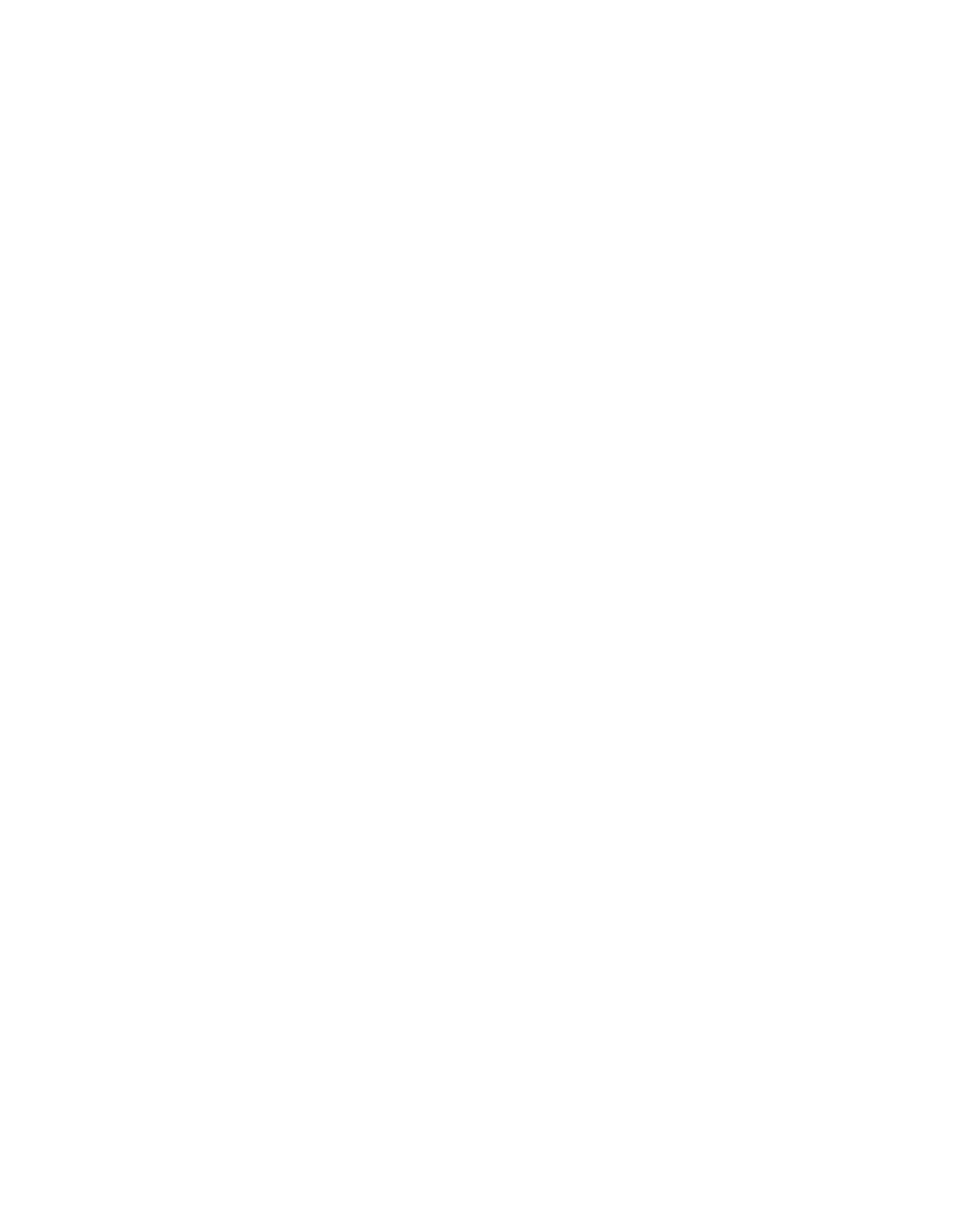10

25

 $30$ 

5. The optical switching apparatus, as recited in claim 2, wherein each of the plurality of optical input switches is connected to at least eight fibers of the third plurality of fibers.

6. The optical switching apparatus, as recited in 1, further 5 comprising an indicator connected to the controller which indicates if a central optical switch is malfunctioning.

7. The optical switching apparatus, as recited in claim 1, wherein each optical input switch of the plurality of optical input switches is connected to a test light source.

8. The switching apparatus, as recited in claim 1, wherein the controller causes the entire protection optical switch to replace an entire active optical switch if the controller determines the active optical switch is malfunctioning.

9. The switching apparatus, as recited in claim 1, wherein 15 the controller further uses the plurality of test light sources to test the active optical switch, when input lights are not present.

10. The switching apparatus, as recited in claim 1, wherein individual paths of the protection optical switch are 20 used to replace individual paths of the active optical switch when the controller determines that individual paths of the active optical switch are malfunctioning.

11. An optical switching apparatus, comprising:

- a plurality of optical input switches;
- a plurality of optical output switches;
- a plurality of central optical switches connected between the plurality of input switches and plurality of output switches;
- a plurality of test light sources, where each test light source is connected to an optical input switch;
- a first plurality of optical detectors connected to the optical output switches, wherein each of the plurality of

14

optical input switches has input connections and output connections, and each of the plurality of optical output switches has input connections and output connections, and each of the plurality of central optical switches has input connections and output connections;

- a first plurality of optical fibers connected between the output connections of the input switches and the input connections of the central optical switches;
- a second plurality of optical fibers connected between the output connections of the central optical switches and the optical output switches;
- a third plurality of optical fibers connected to the input connections of the optical input switches, wherein each test light source of the plurality of test light sources is connected to an optical fiber of the third plurality of optical fibers;
- a fourth plurality of optical fibers connected to the output connections of the optical output switches, wherein each detector of the first plurality of optical detectors is connected to an optical fiber of the fourth plurality of optical fibers; and
- a controller connected to each of the plurality of optical input switches, wherein the controller determines if one of the plurality of central optical switches is malfunctioning by testing a first plurality of optical paths using the test light sources and by simultaneously testing a second plurality of optical paths using input signals, which are not generated by the test light sources.

12. The optical switching apparatus, as recited in claim 6, further comprising an indicator connected to the controller which indicates if a central optical switch is malfunctioning.